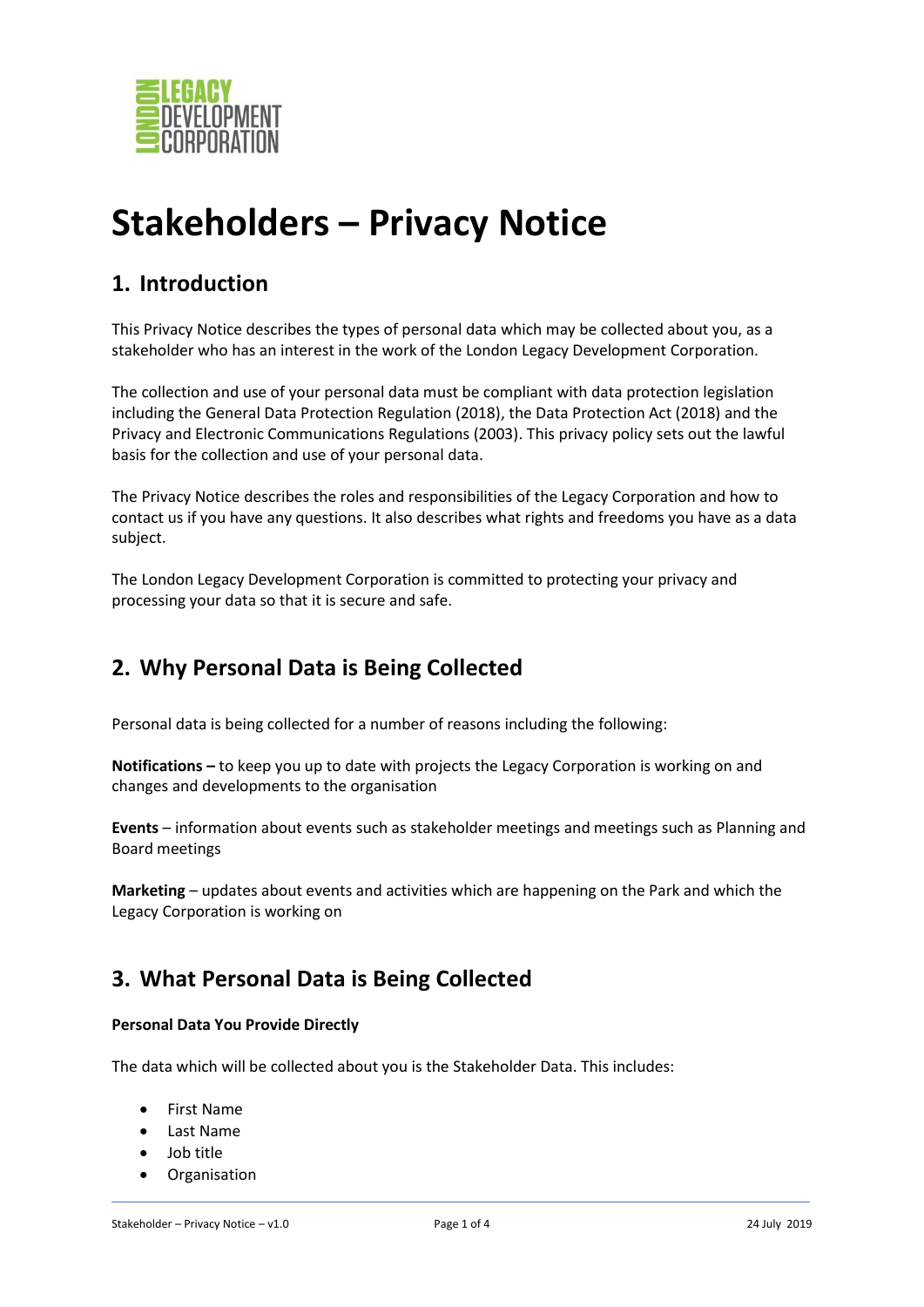- Business email
- Personal email
- Business phone number
- Twitter handle

The data which is added to the Mailchimp system which is used to deliver the quarterly newsletter is the Newsletter Data. This is:

- Name
- Email address

#### **Third parties or publicly available resources**

Personal data may be collected about you from third parties. For example from internet searches

#### **CCTV Coverage**

A CCTV system is in operation at 1 Stratford Place and your images will be recorded on that system during entrance and egress at Level 10 if you attend meetings or events. This is not monitored in real time and is used for the purpose of safety management and health and safety.

### **4. Lawful Basis of the Data Collection**

#### **Legitimate Interests**

There needs to be a lawful basis for the collection of personal data as defined by the General Data Protection Regulation.

The lawful basis which is being used to hold your data and to send you notifications about the work of the Legacy Corporation is legitimate interest. We believe that as a stakeholder, by definition you wish to be kept up to date of the work of the Legacy Corporation. The part of the GDPR which we use to collect this data is Article 6 (1)(e) 'processing is necessary for the performance of a task carried out in the public interest or in the exercise of official authority vested in the controller.

The Legacy Corporation does this based on 'taking into consideration the reasonable expectations of data subjects based on their relationship with the data controller'.

As part of the GDPR compliance you can request that you are removed from the mailing list at any time. Please contact [dataprotection@londonlegacy.co.uk](mailto:dataprotection@londonlegacy.co.uk)

The newsletter which you will be sent will also have details on how to withdraw consent.

### **5. How Your Personal Data Will Be Collected**

Your contact details will be collected in the following ways:

- When you contact the Legacy Corporation by email and express an interest to be kept up to date with what the LLDC is doing
- If you give your business card to a Legacy Corporation employee or representative at an event
- If you provide your contact details in some other way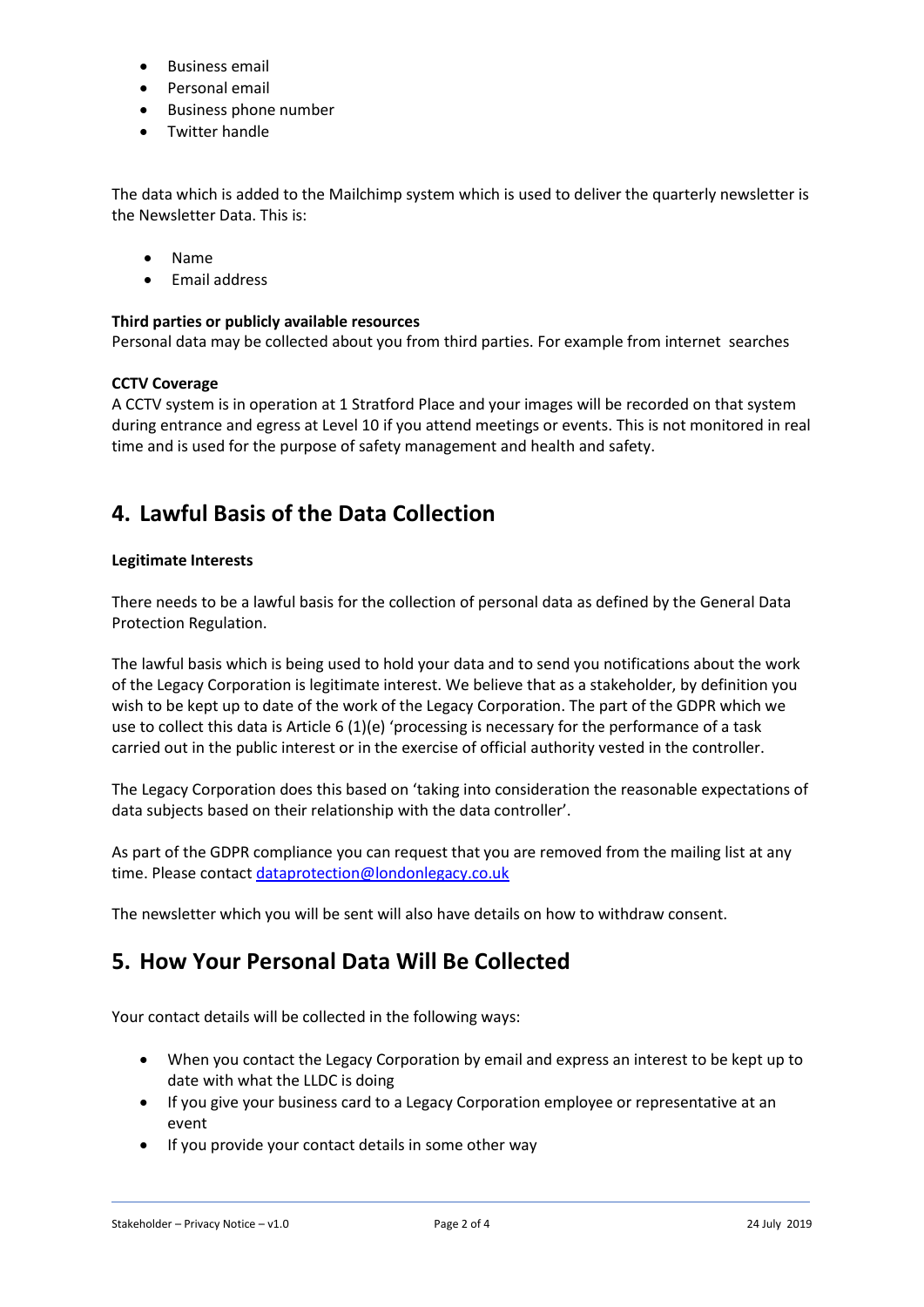• Please note – if you provide your data to any member of the Legacy Corporation and ask to be kept up to date, your data will then be provided to the Communications Marketing and Strategy Directorate who manage the stakeholder database

# **6. Sharing of Personal Data**

Your data will not be shared with third parties unless you explicitly give the Legacy Corporation consent to do so. Those third parties are likely to be partner organisations which the Legacy Corporation works with.

However, there may be instances when data will be shared which is outside the control of the Legacy Corporation, for example, legitimate requests from the police, other law enforcement agencies or an event such as a medical emergency.

# **7. Storage and Management of Your Personal Data**

Your personal data will be held by Mailchimp which is an internet based company which specialises in digital mailing lists.

Your data will be held in their databases and systems which are held in the United States under international Privacy Shield arrangements. This is an international standard which complies with UK and EU data protection law and regulation.

Your personal data will be held in accordance with the purpose it was collected for, unless there is a legal reason for keeping it longer.

When your personal data is no longer needed, it will be destroyed or returned to you.

Mailchimp includes tools which may be used to assess how effective communications are between the Legacy Corporation and its stakeholders. These include email tracking which records when an email sent from the Legacy Corporation has been opened and whether links within a message are opened.

# **8. Access to Your Personal Data and Your Rights**

The Legacy Corporation will always work to ensure that the data it holds about you is up to date and accurate and only held for the purpose for which it was collected. It is constantly reviewed.

Data protection law gives you rights in relation to your own data. These are outlined below, but please be aware that these are not necessarily automatic rights. There is a 'right to be forgotten' in general, but in practice, there are other considerations which may mean that data cannot be deleted

**Right of notification** – how your data is collected and how it is processed are supported through this Privacy Notice

**Right to privacy** – your data will not be shared with third parties without your consent, unless there is a legal reason to do so, or an event such as a medical emergency

**Right of access –** you can ask for details of the personal data which is held about you